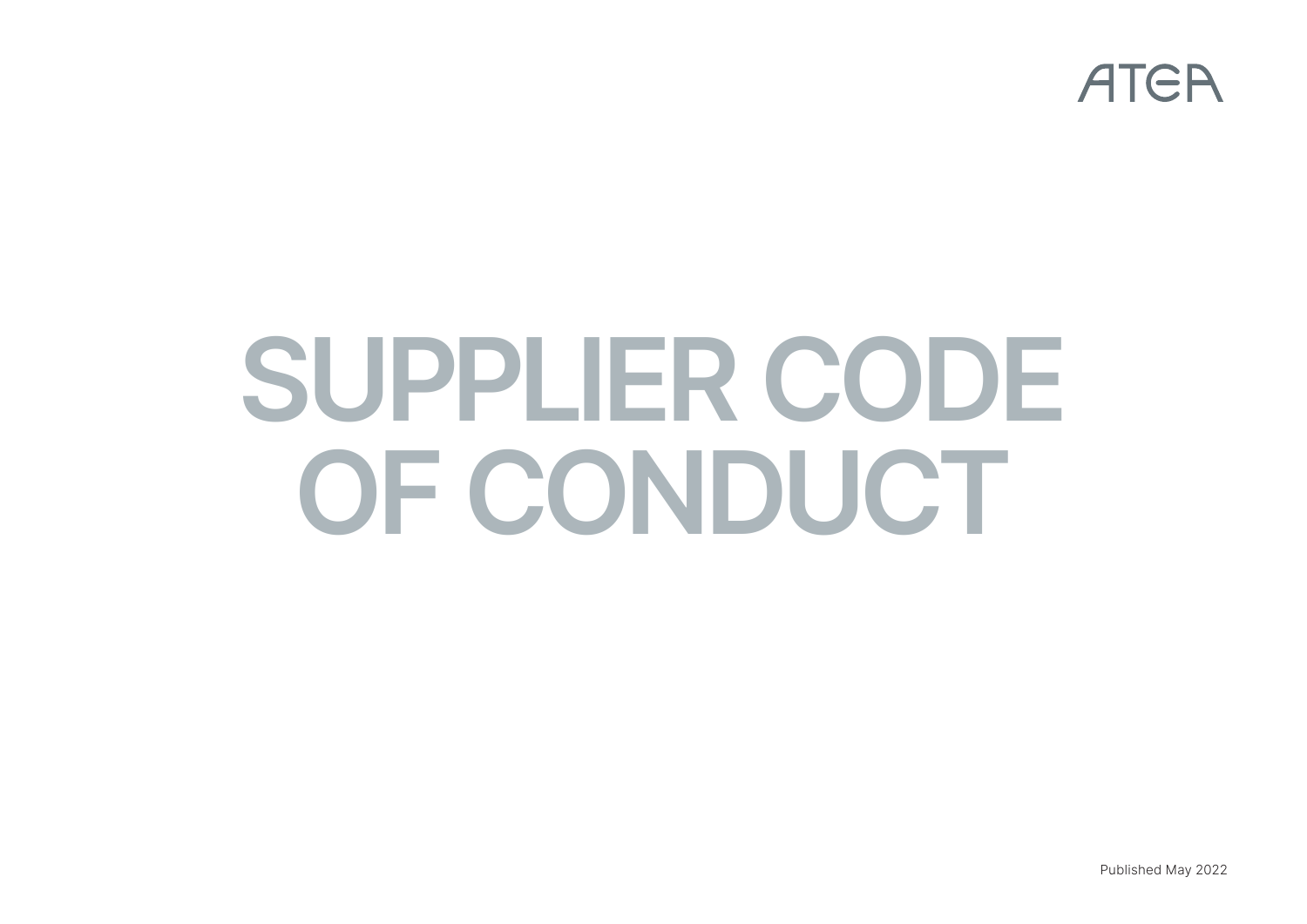# **SUPPLIER CODE OF CONDUCT**

"Atea believes that information technology, combined with knowledge and creativity, can transform productivity and living standards across society. To fully realize our mission, it's not enough for Atea to offer world-class IT solutions. We must ensure the long term sustainability of our business." Steinar Sønsteby, CEO

This Supplier Code of Conduct sets concrete expectations of Atea's core-business suppliers and in turn of their contractors, sub-suppliers and other business associates at any level in the supply chain. As Atea is a signatory to the United Nations Global Compact and Regular Member of the Responsible Business Alliance (RBA), this Code is based on the United Nations Global Compact's ten principles, the RBA Code of Conduct as well as the UN Guiding Principles on Business and Human Rights.

#### **Supplier Code of Conduct**

This Code is not meant to be exhaustive and there may be situations where it does not provide explicit guidance. For more information on how to interpret the code, please contact us at [responsiblesourcing@atea.se.](mailto:responsiblesourcing%40atea.se?subject=How%20to%20interpret%20the%20code) We expect all suppliers to comply with applicable laws and regulations and to exercise good judgement consistent with the business ethics promoted in this document.

Atea expects its suppliers to have established management systems designed to:

- Embed responsible business conduct in their relationships with own contractors, sub-suppliers and other business associates at any level in the supply chain
- Identify and assess actual and potential adverse impacts on people, the environment and society in their own operations and throughout the supply chain
- Cease, prevent and mitigate adverse impacts, including throughout capacity building initiatives and continuous dialogue with suppliers
- Track performance improvement and ensure continuous performance improvement through capacity building initiatives and continuous dialogue with suppliers
- Communicate transparently and publicly about the results
- Implement a zero-tolerance policy to prohibit any and all forms of bribery, corruption, extortion and embezzlement.

#### **Preferred suppliers**

Atea will proactively grow with suppliers who show a commitment to sustainable practices that go beyond the essence of this Code and demonstrate continuous improvement in the following areas:

- a. reducing CO<sub>2</sub> emissions in line with the 1,5-degree target of the Paris Agreement
- b. adopting circular business models
- c. improving worker welfare
- d. increasing the supply of responsibly sourced minerals in their supply chain (hardware suppliers)

#### **Compliance and Collaboration**

Atea expects its suppliers to establish a direct line of contact to a person or function with insight into, and mandate regarding, sustainability operations within their respective company and share timely information and underlying documentation that will facilitate Atea's monitoring of compliance with this Code.

Hardware suppliers are expected to fully comply with the Responsible Business Alliance Code of conduct, achieve the status of Regular Member in the RBA or equivalent and provide relevant evidence. All other suppliers are expected to provide evidence of how they comply with all material aspects of this code. Atea recognizes that different suppliers are at different stages of maturity and commits to support their continuous improvement.

Suppliers shall within a reasonable timeframe inform Atea of significant, and/or material breaches of the Code or applicable legislation in their own or their suppliers' or subcontractors' operations, provide information about what corrective actions are planned as well as updates on progress.

Atea will monitor how suppliers and sub-suppliers at any level within the supply chain live up to the expectations set out in this document. Atea will conduct systematic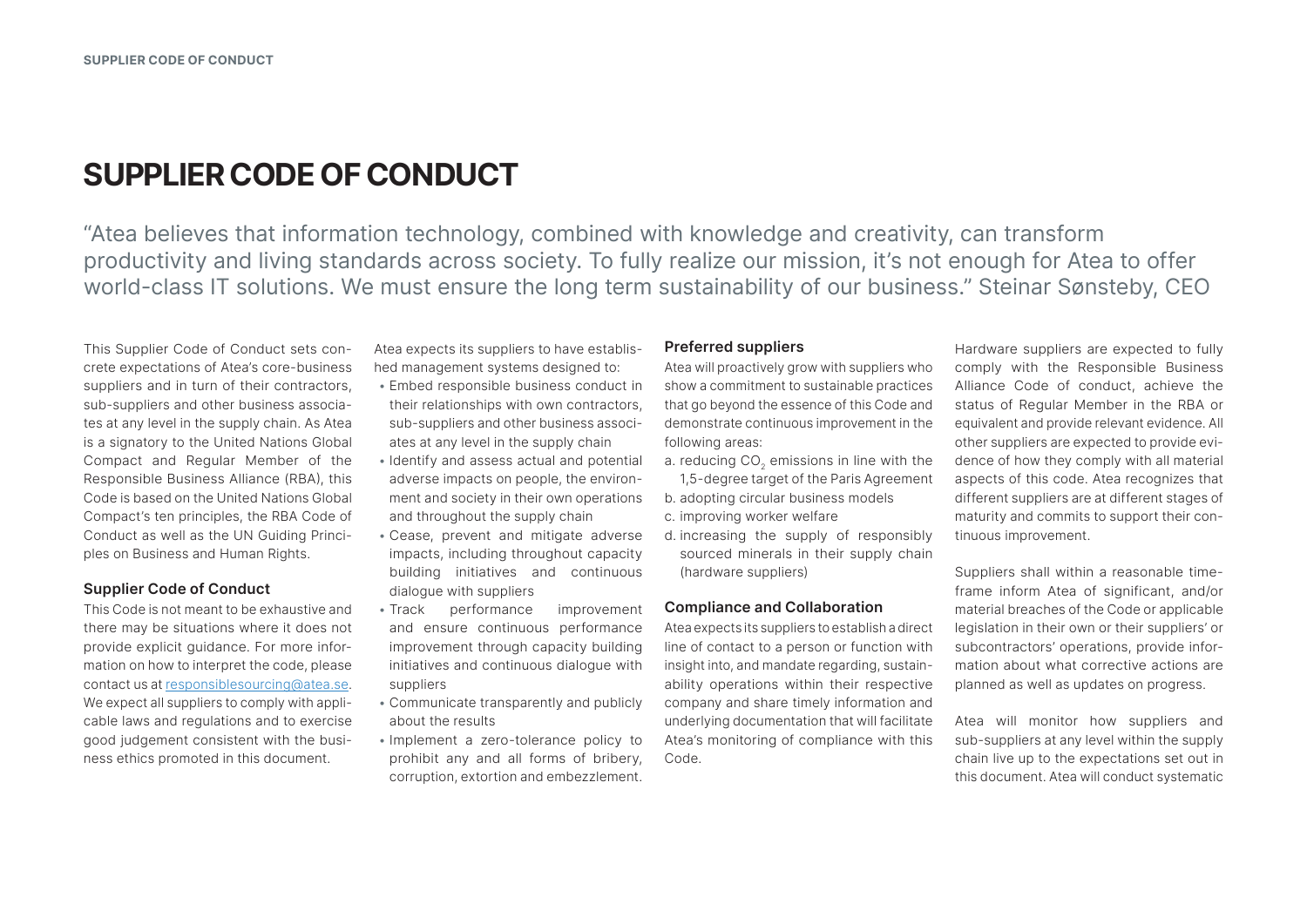risk-based supply chain monitoring by various means. This may include, but not be limited to, self-assessments, informationsharing agreements with priority suppliers, conduct or participate in audits, site visits and specific collaboration initiatives with suppliers and sub-suppliers, aimed at addressing priority issues.

Upon failure to comply with Atea's Supplier Code of Conduct or undue delays in providing the required information, Atea reserves the right to restrict business, inform customers affected by contractual agreements, and limit access to Atea's marketing channels including large national events.

#### **For full details of the RBA Code:**

[http://www.responsiblebusiness.org/](http://www.responsiblebusiness.org/code-of-conduct/) [code-of-conduct/](http://www.responsiblebusiness.org/code-of-conduct/)

## **For more details regarding RBA Membership levels:**

[responsiblebusiness.org/join-us/](http://responsiblebusiness.org/join-us/)

#### **Atea Code of Conduct can be found here:**

[https://www.atea.com/media/2680/](https://www.atea.com/media/2680/atea-codeof-conduct-oct2019_eng_v.pdf) [atea-codeof-conduct-oct2019\\_eng\\_v.pdf](https://www.atea.com/media/2680/atea-codeof-conduct-oct2019_eng_v.pdf)

CONTACT US: We believe there are many locally knowledgeable organisations that can help us understand the risks and dynamics in our supply chain. If you would like to share information with us about our supply chain, please contact us at [responsiblesourcing@atea.se](mailto:responsiblesourcing%40atea.se?subject=). The information provided will be treated confidentially.